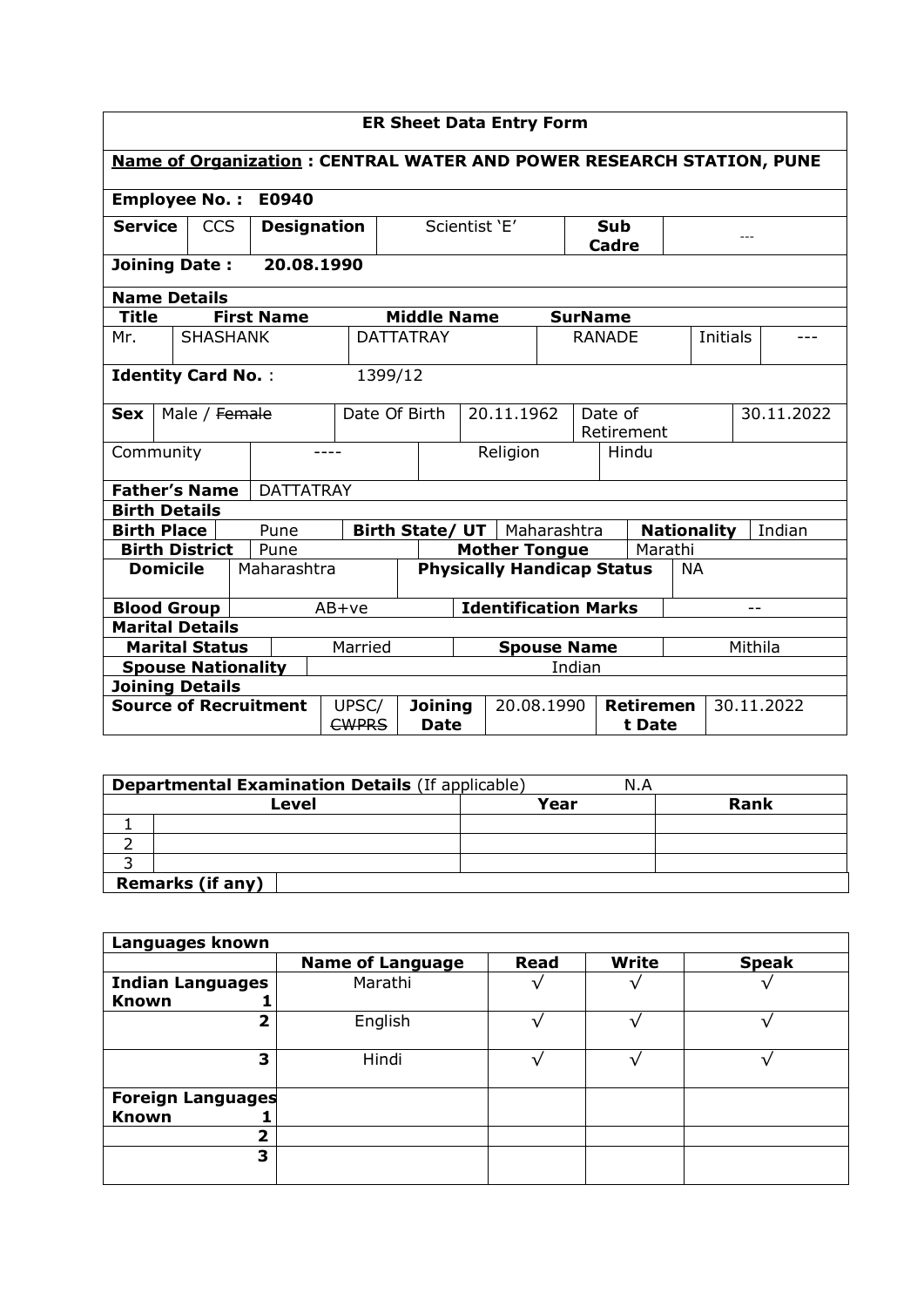## **Details of deputation (if applicable)**

| Name of the<br><b>Office</b> | Post held at that<br>time in parent<br>office | Name of post<br>(selected for<br>deputation | <b>Period of</b><br>deputation |             |  |
|------------------------------|-----------------------------------------------|---------------------------------------------|--------------------------------|-------------|--|
|                              |                                               |                                             | <b>Since</b>                   | <b>From</b> |  |
|                              |                                               |                                             |                                |             |  |

## **Details of Foreign Visit**

| SI.<br>No. | <b>Place of Visit</b> | Date of<br>visit          | Post held at<br>that time     | Whether<br>it is a<br>personal<br>or official<br>visit | <b>Details of</b><br>visit |
|------------|-----------------------|---------------------------|-------------------------------|--------------------------------------------------------|----------------------------|
|            | South Africa          | 16 to 29<br>April<br>2009 | Senior<br>Research<br>Officer | Personal                                               |                            |

## **Transfer/Posting Detail (if applicable)**

| <b>Place</b> | <b>Period of posting</b> |      |  |  |  |  |  |
|--------------|--------------------------|------|--|--|--|--|--|
|              | <b>Since</b>             | From |  |  |  |  |  |
|              |                          |      |  |  |  |  |  |
|              |                          |      |  |  |  |  |  |
|              |                          |      |  |  |  |  |  |
|              |                          |      |  |  |  |  |  |
|              |                          |      |  |  |  |  |  |

| Qualification (Use extra photocopy sheets for multi qualifications, experience, training, awards details) |                              |                   |                                               |              |         |                         |                         |  |
|-----------------------------------------------------------------------------------------------------------|------------------------------|-------------------|-----------------------------------------------|--------------|---------|-------------------------|-------------------------|--|
| Qualification                                                                                             |                              | <b>Discipline</b> |                                               |              |         | <b>Specialization 1</b> |                         |  |
| B.E.<br>1.                                                                                                | Electronics & Telecomm<br>1. |                   |                                               |              |         |                         |                         |  |
| M.Tech<br>2.                                                                                              |                              | 2.                | Electronics & Telecomm                        |              |         | Instrumentation         |                         |  |
|                                                                                                           |                              |                   |                                               |              |         |                         |                         |  |
| Year                                                                                                      |                              | <b>Division</b>   |                                               | $CGPA/$ %    |         |                         | <b>Specialization 2</b> |  |
|                                                                                                           |                              |                   |                                               | <b>Marks</b> |         |                         |                         |  |
| 1. 1986                                                                                                   | 1. Higher Second Class       |                   |                                               | 1.55.1%      |         |                         |                         |  |
| 2. 2005                                                                                                   |                              |                   | 2. First Class with distinction   2. 8.9 CGPA |              |         |                         |                         |  |
| <b>Institution</b>                                                                                        |                              |                   | <b>University</b>                             |              |         | <b>Place</b>            | <b>Country</b>          |  |
| 1. College of Engineering Pune                                                                            |                              | 1.                | University of Pune                            |              | 1. Pune |                         | 1. India                |  |
| 2. College of Engineering Pune                                                                            |                              | 2.                | University of Pune                            |              | 2. Pune |                         | 2. India                |  |
| <b>Experience</b>                                                                                         |                              |                   |                                               |              |         |                         |                         |  |
| <b>Type of Posting</b>                                                                                    |                              |                   | <b>Level</b>                                  |              |         |                         |                         |  |
| Direct Recruitment                                                                                        |                              |                   | Group 'A'                                     |              |         |                         |                         |  |
| <b>Designation</b>                                                                                        |                              |                   | <b>Present Position</b>                       |              |         |                         |                         |  |
| Research Officer                                                                                          |                              |                   | Scientist 'D'                                 |              |         |                         |                         |  |
| <b>Ministry</b>                                                                                           |                              |                   | <b>Department</b>                             |              |         |                         |                         |  |
| Ministry of Water Resources,                                                                              |                              |                   | Central Water and Power Research Station      |              |         |                         |                         |  |
| Ganga rejuvenation and                                                                                    |                              |                   |                                               |              |         |                         |                         |  |
| Development                                                                                               |                              |                   |                                               |              |         |                         |                         |  |
| <b>Office</b>                                                                                             |                              | <b>Place</b>      |                                               |              |         |                         |                         |  |
| <b>Remote Sensing Application</b>                                                                         |                              |                   | Pune                                          |              |         |                         |                         |  |
| Division                                                                                                  |                              |                   |                                               |              |         |                         |                         |  |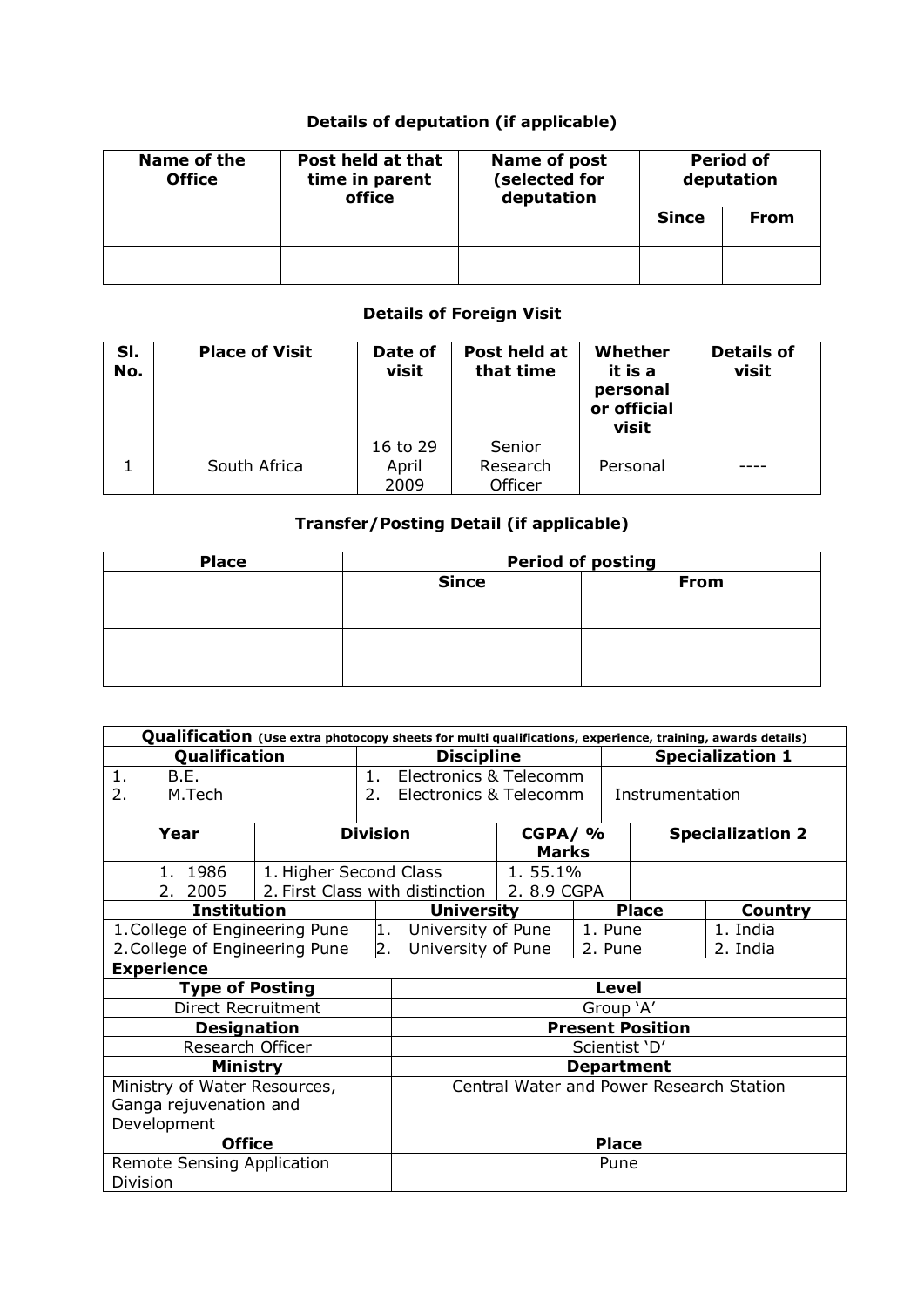| <b>Experience Subject</b>                                                                                                                                                                                                                                                            | <b>Period of Posting</b>                                                                                                                                                                                                                                 |                   |            |  |  |  |  |
|--------------------------------------------------------------------------------------------------------------------------------------------------------------------------------------------------------------------------------------------------------------------------------------|----------------------------------------------------------------------------------------------------------------------------------------------------------------------------------------------------------------------------------------------------------|-------------------|------------|--|--|--|--|
| <b>Major</b>                                                                                                                                                                                                                                                                         | <b>Minor</b>                                                                                                                                                                                                                                             | From              | To         |  |  |  |  |
| Study of the Shoreline<br>changes / Morphological<br>Analysis / Water spread<br>boundary extraction /<br>Demarcation of bank line and<br>channel using Digital Image<br>Processing techniques using<br>Remote sensing Satellite with<br><b>EASI/PACE &amp; Geomatica</b><br>software | 1. Coastal Protection studies<br>2. River morphological studies<br>3. Reservoir sedimentation                                                                                                                                                            | 1998              | Continuous |  |  |  |  |
| Development of Data logger,<br>data analysis software for<br>measureing various Hyraulic<br>parameters such as Temp,<br>Pressure, Velocity etc.                                                                                                                                      |                                                                                                                                                                                                                                                          | 1990              | Continuous |  |  |  |  |
| Development of software<br>modules                                                                                                                                                                                                                                                   | EASI/PACE image<br>processing software                                                                                                                                                                                                                   | Continuous        |            |  |  |  |  |
| Development of Graphics<br>vizualisation / animation<br>programs                                                                                                                                                                                                                     | 1. Mathematical model studies<br>2. Study of Earthquake<br>response analysis of gravity<br>dams                                                                                                                                                          |                   |            |  |  |  |  |
| <b>Hydrology Project III</b>                                                                                                                                                                                                                                                         | Preparation and implementation<br>(PIP) Technical Proposal for<br>Hydro met Instruments.<br><b>Communication Laboratory</b><br>costing Rs. 250 lakh /<br>Infrastructure Development<br>(Software) and Training facility<br>Laboratory costing Rs. 87lakh | <b>March 2015</b> | Continuous |  |  |  |  |
| e-governance                                                                                                                                                                                                                                                                         | Nodal officer of CWPRS for e -<br>activities i.e. e-<br>governance<br><b>Procurement &amp; Cyber Security</b>                                                                                                                                            | January<br>2015   | Continuous |  |  |  |  |
| System Administration                                                                                                                                                                                                                                                                | <b>Silicon Graphics Workstations</b><br>4 Nos. & Windows based<br>workstations 9 Nos.                                                                                                                                                                    | 2000              | Continuous |  |  |  |  |